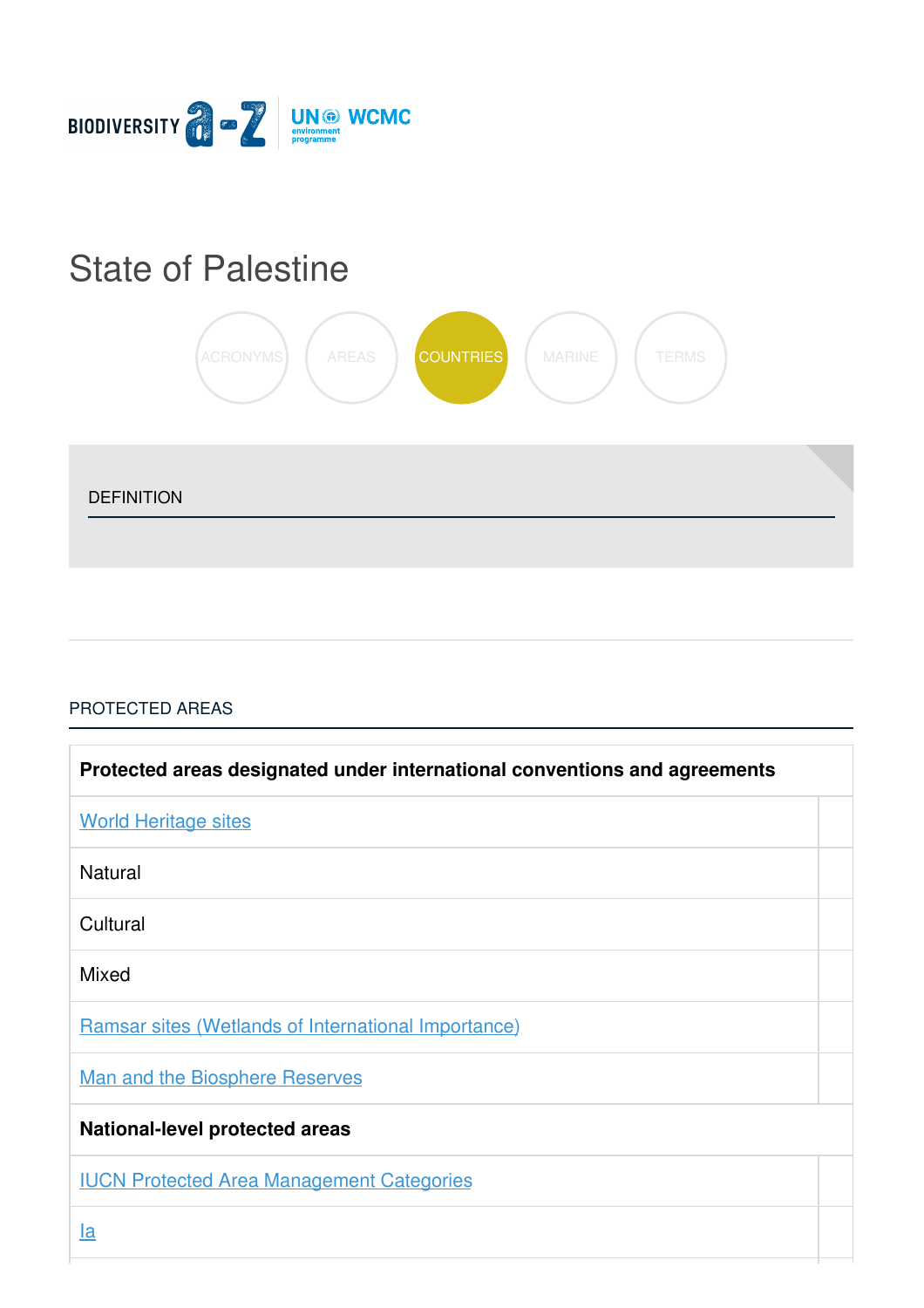| $lb$                         |  |
|------------------------------|--|
| $\mathop{\rm II}\nolimits$   |  |
| Ш                            |  |
| $\underline{\mathsf{IV}}$    |  |
| $\vee$                       |  |
| $\underline{V}$              |  |
| Not Assigned or Not Reported |  |

## BIODIVERSITY [DESIGNATIONS](javascript:void(0))

Biodiversity designations represent the sites or regions that have been identified as important for biodiversity conservation due to their biological uniqueness or the high threat that they face. A plethora of different approaches have been promoted by conservation organisations and researchers in order to guide decisions about where to invest in biodiversity conservation. These approaches use globally consistent criteria and available data in order to identify and classify sites. The designations themselves do not confer protected area status, but many of the sites identified may partly or fully overlap with a protected area designation on-ground.

| <b>Key Biodiversity Areas</b>             |   |
|-------------------------------------------|---|
| <b>Alliance for Zero Extinction Sites</b> |   |
| <b>Crisis Ecoregions</b>                  | ✔ |
| <b>Centres of Plant Diversity</b>         |   |
| <b>Endemic Bird Areas</b>                 |   |
| <b>Global 200 Ecoregions</b>              | ✔ |
| <b>High Biodiversity Wilderness Areas</b> |   |
| <b>Intact Forest Landscapes</b>           |   |
| <b>Last of the Wild</b>                   | ✔ |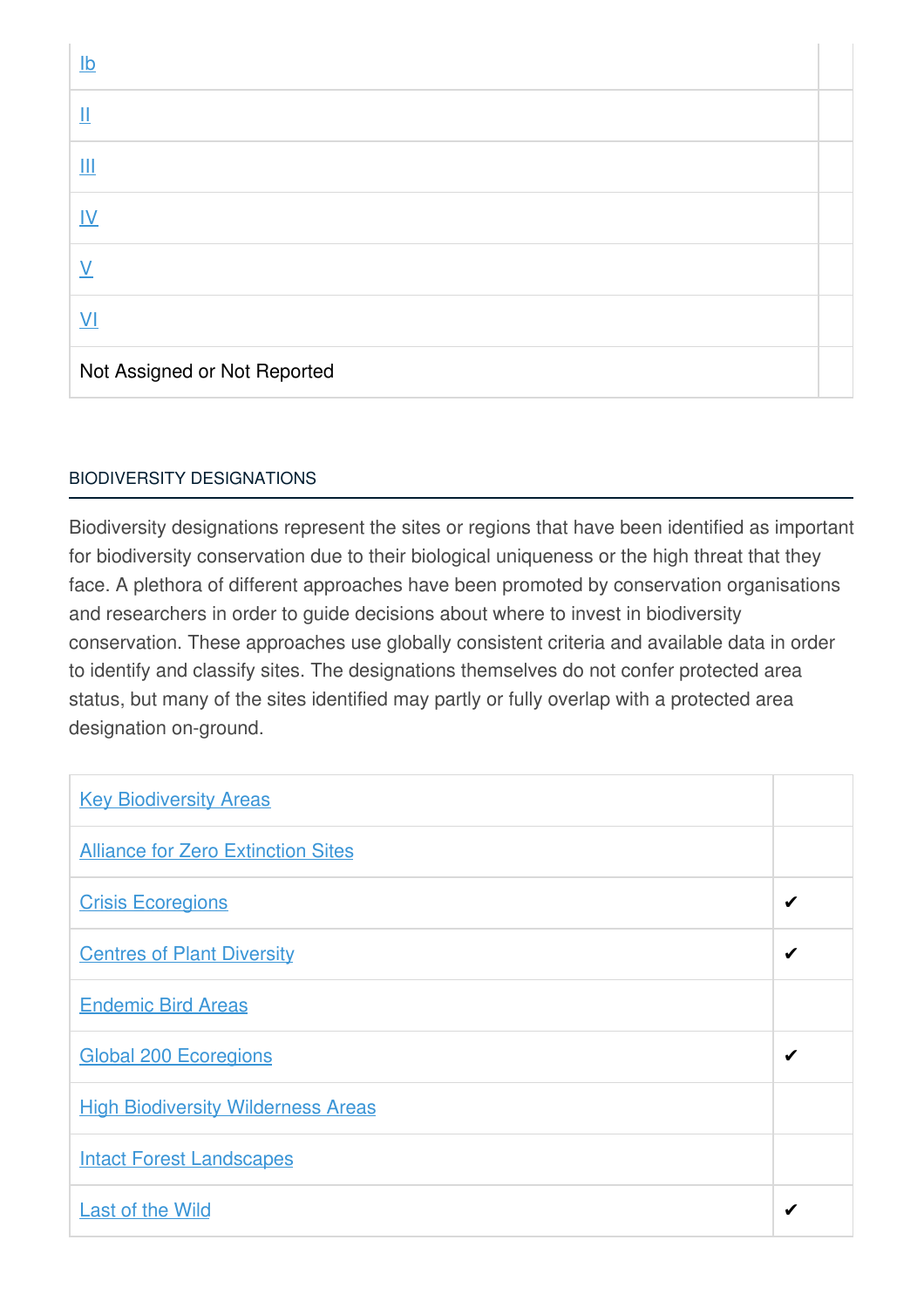Important conventions and multi-lateral agreements that relate to biodiversity and the environment.

| <b>Convention on Biological Diversity (CBD)</b>                                                   | Accession    |
|---------------------------------------------------------------------------------------------------|--------------|
| <b>Convention on International Trade in Endangered Species of Wild Fauna</b><br>and Flora (CITES) |              |
| <b>Convention on the Conservation of Migratory Species of Wild Animals</b><br>(CMS)               |              |
| <b>International Convention for the Regulation of Whaling (ICRW)</b>                              |              |
| <b>International Plant Protection Convention (IPPC)</b>                                           |              |
| <b>International Convention for the Prevention of Pollution from Ships</b><br>(MARPOL Convention) |              |
| <b>International Treaty on Plant Genetic Resources for Food and Agriculture</b><br>(Plant Treaty) |              |
| <b>Convention on Wetlands of International Importance (Ramsar Convention)</b>                     |              |
| United Nations Convention on the Law of the Sea (UNCLOS)                                          | Accession    |
| Chapter XXI 3. Convention on Fishing and Conservation of the Living<br>Resources of the High Seas |              |
| <b>World Heritage Convention</b>                                                                  | Ratification |
| <b>Antarctic Treaty</b>                                                                           |              |

### OTHER [MEMBERSHIP](javascript:void(0))

| <b>Arctic Council</b>               |        |
|-------------------------------------|--------|
| International Maritime Organisation | Member |
| <b>IPBES</b>                        |        |
|                                     |        |